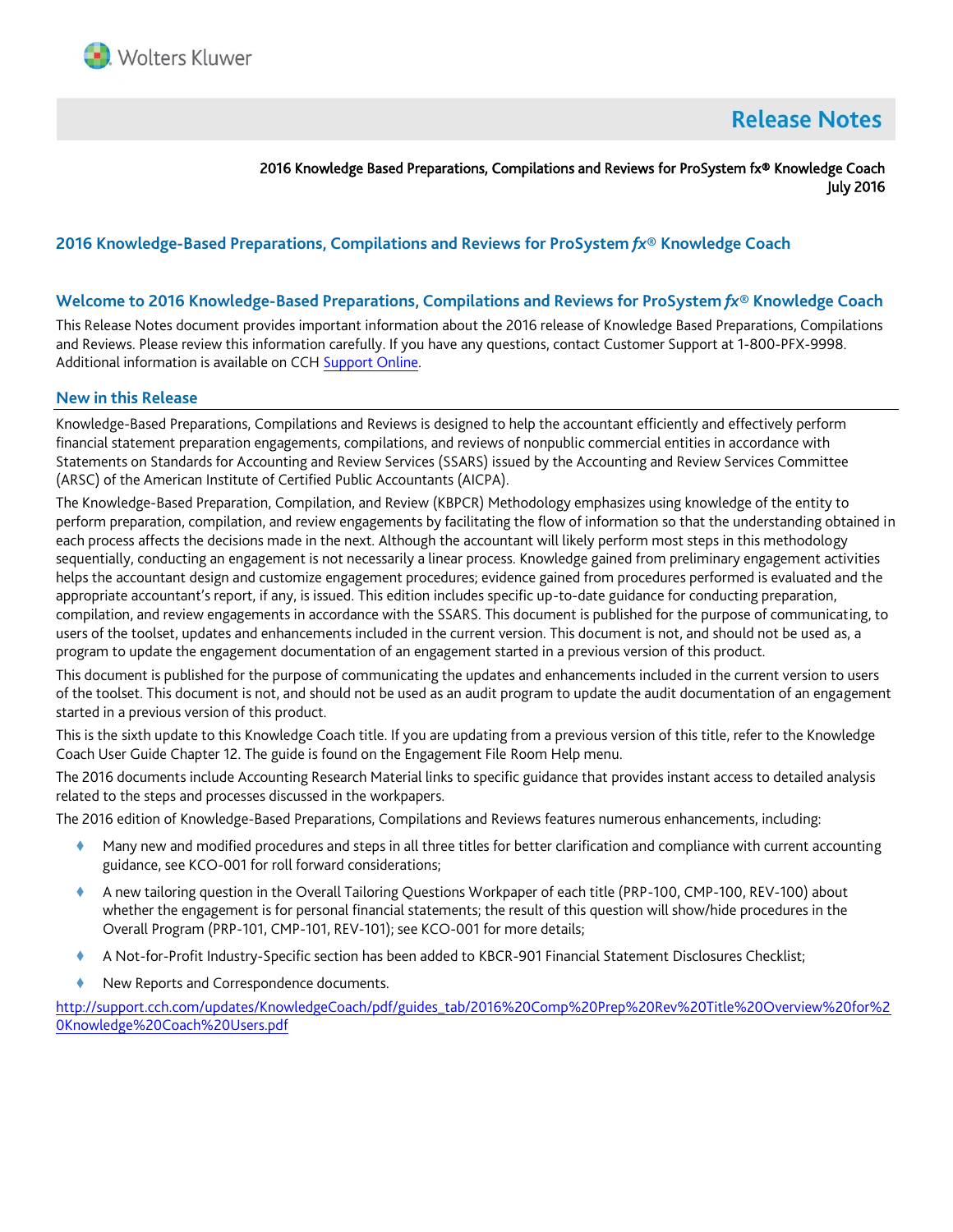In addition, forms and practice aids throughout have been updated to include new examples and tips and, where applicable, to take into account:

New literature, standards, and developments, reflected in the following current accounting guidance:

- Statement on Standards for Accounting and Review Services No. 21 (SSARS-21), Clarification and Recodification (including AR-C Section 70, Preparation of Financial Statements; AR-C Section 80, Compilation Engagements; and AR-C Section 90, Review of Financial Statements);
- AICPA Guide Preparation, Compilation and Review Engagements;
- AICPA Statement on Quality Control Standards No. 8 (QC Section 10), A Firm's System of Quality Control (Redrafted);
- Revised AICPA Code of Professional Conduct (Code), including ET Section 1.295, Nonattest Services; and
- 2014/2015 Audit Risk Alert Developments in Review, Compilation, and Financial Statement Preparation Engagements—2014/15.

## Important Notes

- Make sure to save changes to workpapers before closing the workpaper or the binder to ensure data is correctly updated.
- If your Current Editor Knowledge Coach MS® Word workpapers become read-only or crash, please do the following:
	- o Keep the binder with the affected workpapers open.
	- o Highlight the workpaper in the binder window and go to Tools > Save Knowledge Coach Answers.
- Knowledge Coach cannot be used within the Shared File Room (SFR) feature of Engagement. However, Knowledge Coach workpapers can be shared across team members through check in, check out, workpaper assignment, syncing to the central file room and through peer-to-peer sync in the same way other Engagement workpapers are shared.

#### System Requirements

- This title MUST be used with ProSystem *fx* ® Engagement version 7.5 or higher, ProSystem *fx*® Knowledge Coach version 2.5, and 2016 Financial Statement Base or higher. If you have not installed the ProSystem fx® Engagement 7.5 and Knowledge 2.5, ensure that you do so before using this title. If you are upgrading from ProSystem *fx*® Engagement 7.1 or lower please contact Technical Support at 1-800-PFX-9998 for detailed instructions.
- A minimum of 4GB of RAM is required for optimal performance when opening and navigating through ProSystem *fx*® Knowledge Coach workpapers.

## **Download Instructions**

Download the 2016 Knowledge Based Preparations, Compilations and Reviews from the ProSystem *fx* ®Knowledge Coach Updates section of the ProSystem *fx*® Engagement Support Web site at the following URL: [http://support.cch.com/updates/KnowledgeCoach,](http://support.cch.com/updates/KnowledgeCoach)  then select the Knowledge Coach Series and Download file link next to the 2016 Knowledge-Based Preparations, and/or 2016 Knowledge-Based Compilations and/or the 2016 Knowledge-Based Reviews titles. On some occasions the content package file (.KCP) will download with the extension changed to .ZIP. If this occurs, please change the extension of the downloaded file to KCP using all capital letters.

You must install the 2016 Financial Statement Base title before installing the 2016 Knowledge Based Preparations, 2016 Knowledge-Based Compilations and 2016 Knowledge-Based Reviews.

The Financial Statement Base title is also available at the following link:<http://support.cch.com/updates/KnowledgeCoach>

Important: ProSystem *fx*® Engagement version 7.5 or higher and Knowledge Coach version 2.5 must be installed on the computer in order to install this Knowledge Coach title. Additional requirements include Microsoft® Office 2010, Microsoft® Office 2010 Primary Interop Assemblies (PIA) and Visual Studio® 2005 Tools for the Office Second Edition Runtime, Visual Studio® Tools for Office System Runtime version 3.0, and Visual Studio® Tools for the Office System 3.0 Runtime Service Pack 1., Visual Studio® Tools for Office Runtime 4.0 (VSTOR) (32-bit version for 32-bit OS and 64-bit version for 64-bit OS).

The 2016 Knowledge-Based Preparations, Compilations and Reviews (7/28/16). KCP download are proprietary files that must be installed from within Engagement. Save each KCP file to a location on your local drive and follow the Installation Instructions included in the Release Bulletin.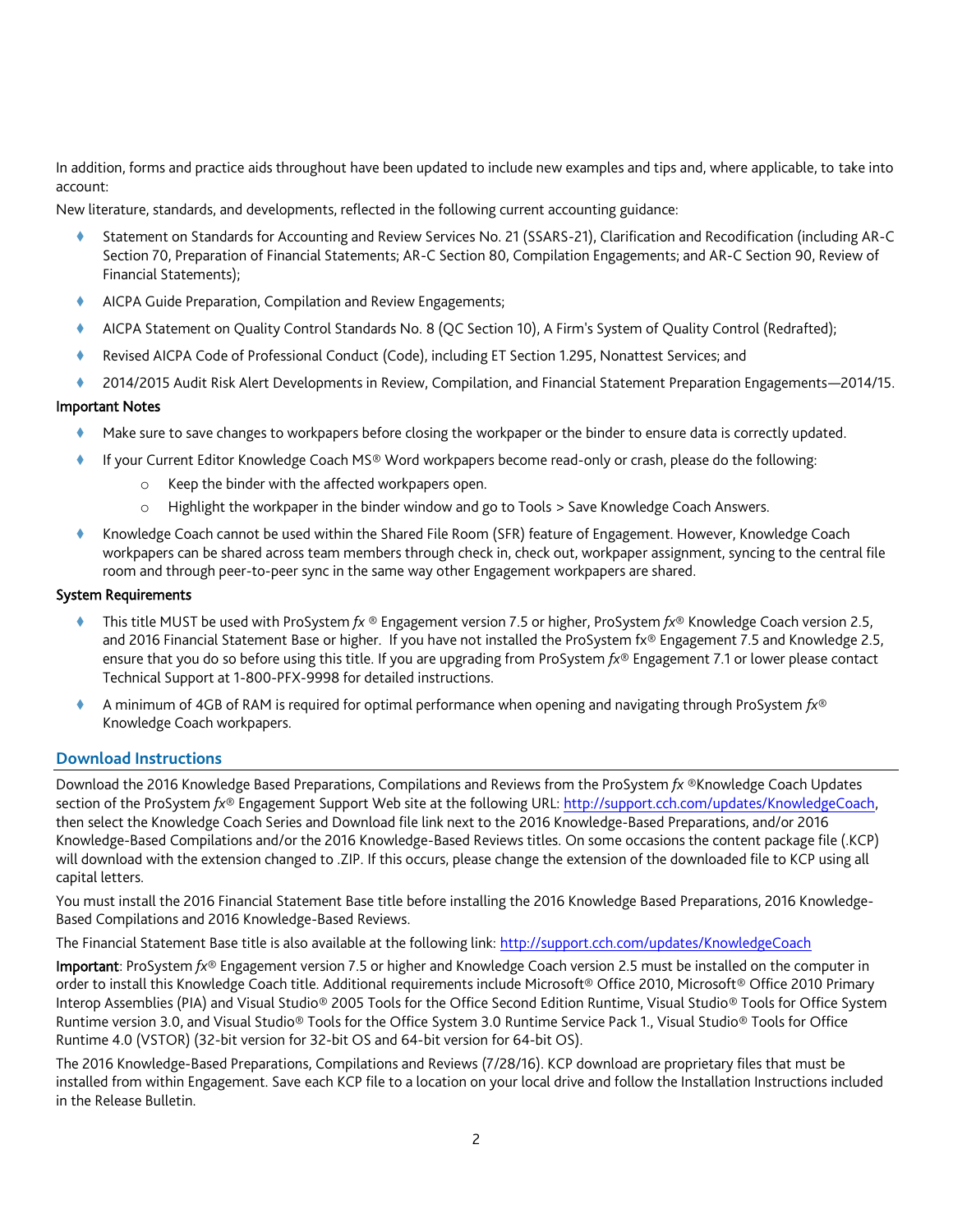#### **Installation Instructions**

Once you have downloaded your Knowledge Coach title, you will need to add it to the list of titles within ProSystem *fx* ® Engagement. The only additional system requirement is approximately 75MB of disk space to store your Knowledge Coach Program content files. Please refer to the ProSystem *fx* ® Engagement with Knowledge Coach Release Notes for any other system requirements.

After downloading the 2016 Knowledge Based Preparations, Compilations and Reviews, do the following:

- Launch the ProSystem *fx* ® Engagement Workpaper Management application so that the Local File Room is displayed. Select Tools > Knowledge Coach Titles.
- The Knowledge Coach Titles window will be displayed.
- Choose Add Title.
- Browse to the title package file (\*.KCP) that you previously downloaded from the ProSystem *fx* ® Knowledge Coach Support Web site.
- Choose Open.
- The system will display a progress indicator while the title package is added. You will receive a message that the title has been successfully installed once the process is complete.

Note: You can determine this access in the ProSystem *fx*® Engagement Admin module by selecting a staff group and choosing File > Properties > Content "Insert Knowledge Coach workpapers from unreleased titles" option.

To release a title:

- Select one of the Knowledge Coach titles in the list that has been added but is not yet released.
- Choose Release Title. The current date and time will be displayed in the Date released column, and the status will change to "Released."

Note: You must add and assign a Knowledge Coach module license as well as the Knowledge Coach title license in the ProSystem *fx* ® Engagement Administrator before using the workpapers.

Important: Once the 2016 Knowledge-Based Preparations, Compilations and Reviews titles have been added and released, they will be automatically deployed to other staff members when they login to the "Office" location, or when they synchronize a binder that contains Knowledge Coach workpapers from this title.

#### **Online Permission Key**

Permission key files may be downloaded from our Web site a[t https://prosystemfxsupport.tax.cchgroup.com/permkey/download.aspx](https://prosystemfxsupport.tax.cchgroup.com/permkey/download.aspx) or when adding or updating the new licenses within ProSystem *fx*® Engagement with Knowledge Coach version 7.5 and higher. After updating the license file in the ProSystem *fx*® Engagement Admin module, licenses need to be assigned to the staff who will use 2016 Knowledge-Based Preparations, Compilations and Reviews.

If you have not already established a Single Sign-on (SSO) account with Customer Service, we urge you to do so at this time.

#### **Accounting Research Manager**

CCH's Accounting Research Manager ("ARM") is the most comprehensive, up-to-date and objective online database of financial reporting literature. It includes all authoritative and proposed accounting, auditing, and SEC literature, plus independent, expert-written interpretive guidance.

Available on ARM, the Knowledge-Based Preparations, Compilations and Reviews Guide helps you comply with the most recent professional standards and guidance for the conduct preparations, compilations and reviews and to integrate the use of practice aids, tools, and other resources with its guidance. This publication supplements and complements the Knowledge-Based documents that are available in Knowledge Coach.

If you subscribe to an ARM library that includes Preparation, Compilation and Review content, you can link directly to source material from Resources within Knowledge Coach documents. These links have been updated to refer to the accounting standards under the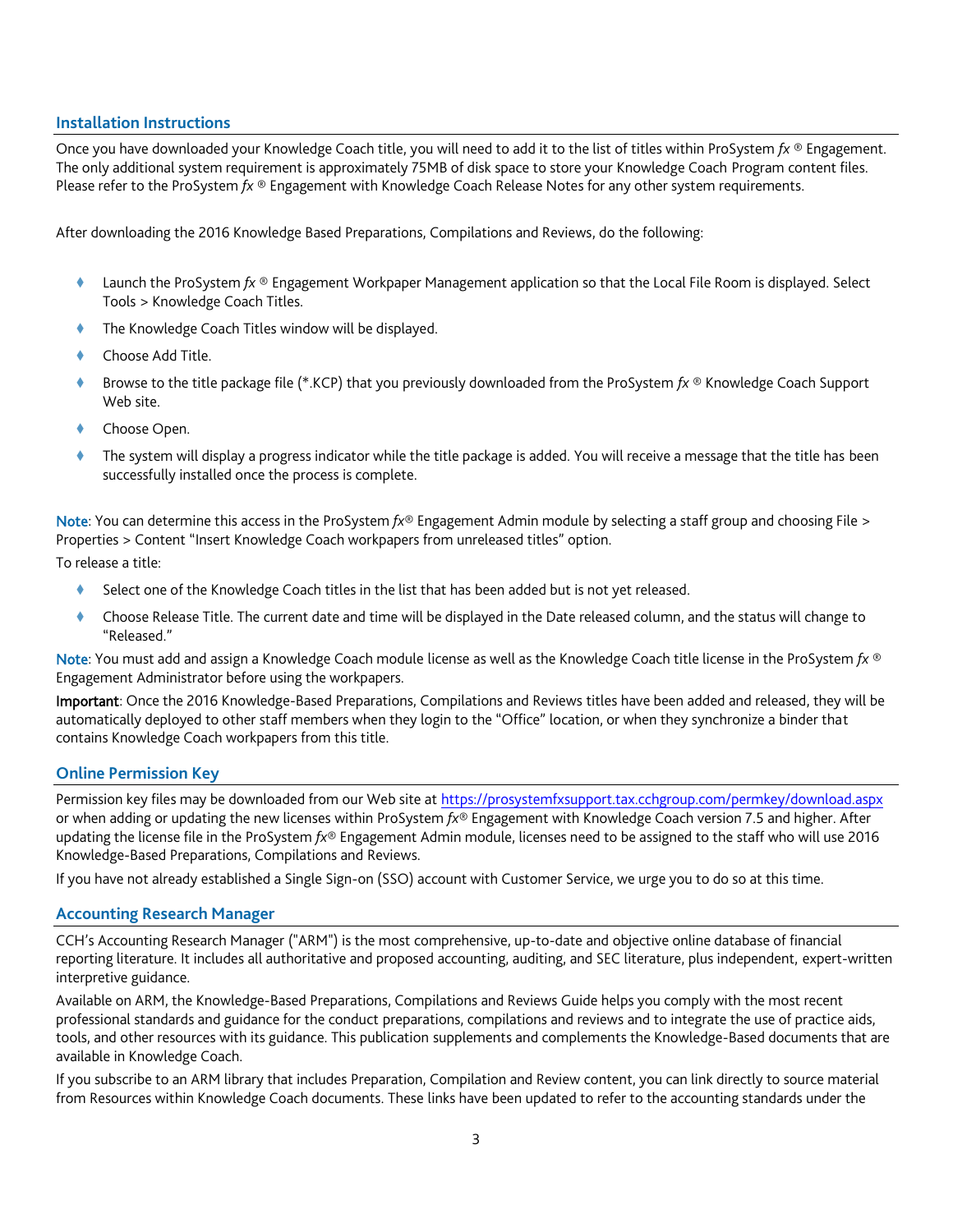FASB Accounting Standards Codifications. Also, if you subscribe to the Knowledge-Based Preparations, Compilations and Reviews Guide on ARM, you can take advantage of references to the guide material from within the Knowledge Coach documents.

With Accounting Research Manager, you maximize the efficiency of your research time, while enhancing your results. Learn more about our content, our experts, and how you can request your free trial by visiting [http://www.accountingresearchmanager.com.](http://www.accountingresearchmanager.com/) You can also access the Accounting Research Manager Web site by selecting the item in ProSystem *fx* ® Engagement from the Guidance tab on the Shortcuts bar in the Binder window.

## **Using Your Knowledge Coach Content**

To use your Knowledge Coach Workpaper Templates, open a binder in ProSystem *fx*® Engagement, select the workpaper tab into which you would like to insert the workpaper, and select New Knowledge Coach Workpaper from the toolbar or File menu. The New Knowledge Coach Workpaper dialog appears (Figure 1).

Select the New Knowledge Coach Title with the content you would like to use. You can only select titles you have installed. The information displayed changes to reflect the workpaper organization available for the selected title. Select the Knowledge Coach Workpaper Templates to insert into your binder and click OK. The Selected Workpaper Properties dialog appears. Each workpaper name is automatically loaded into the Name field. Add a workpaper index in the Index field and make any Name modifications you desire. You can also modify the tab location or the roll forward settings for each workpaper. Then click OK. The integrated Knowledge Coach workpaper is now inserted into your engagement binder. For more information on how to use Knowledge Coach workpapers in your binder, see the Knowledge Coach User Guide.



Figure 1 - New Knowledge Coach Workpaper

## **Additional Information on Knowledge Coach and the KBA Methodology**

Knowledge-Based Preparation, Compilation and Review (KBPCR) Methodology - Allows the results of one set of procedures to become the input for the next. The key components of the KBPCR methodology include:

- An Overview that guides accountants through the KBPCR methodology;
- Knowledge-Based Preparation, Compilation, and Review documents, integral to the overall engagement process, that contain steps and procedures required by SSARSs.
- Customizable Preparation, Compilation and Review Programs that take accountants through related steps and procedures;
- Practice Aids to help accountants complete steps or processes outlined in the Knowledge-Based Preparation, Compilation and Review documents and Programs;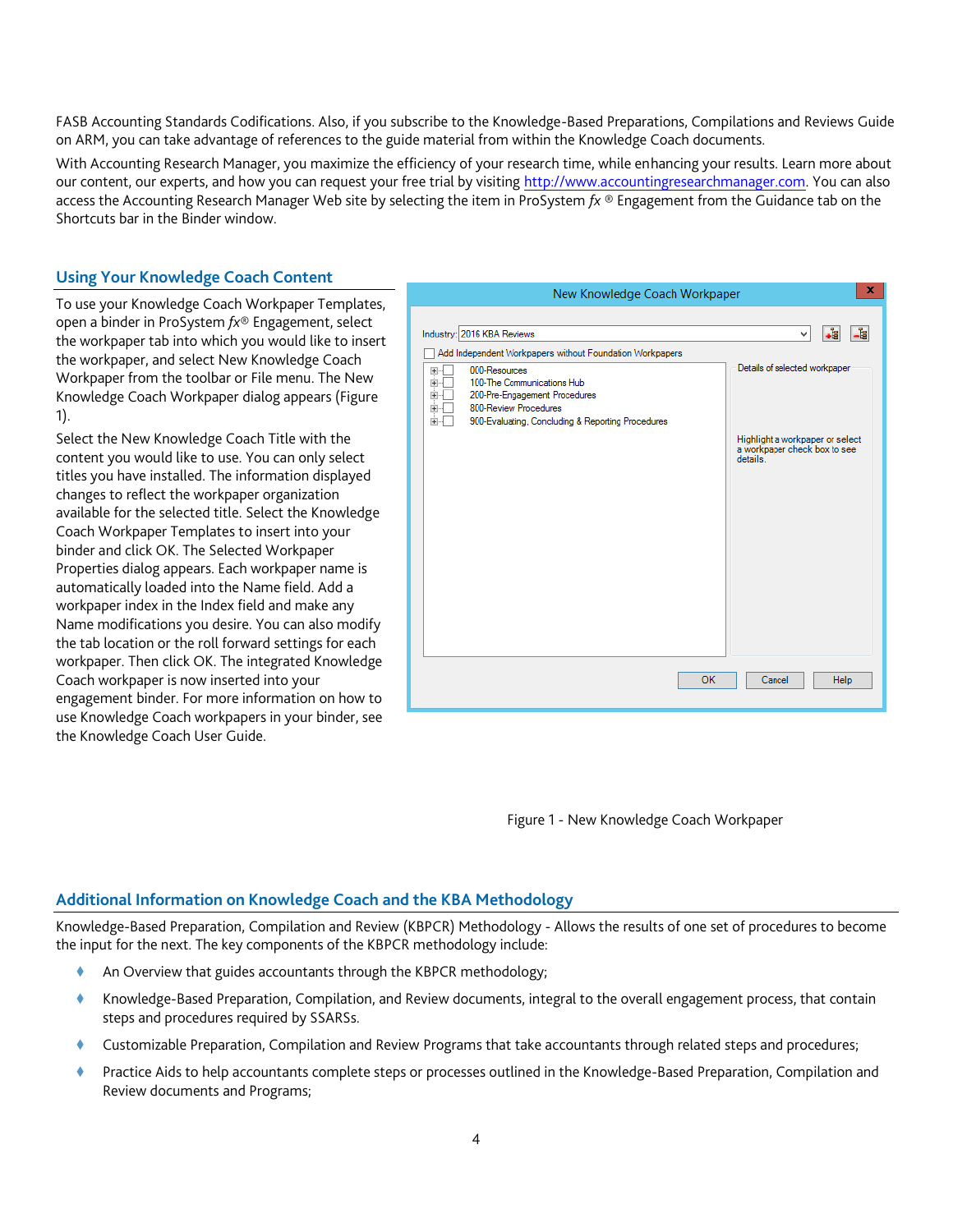- Accountant's Reports that provide a variety of sample accountant's opinions on financial statements; and
- Correspondence documents that provide sample letters to be used to comply with SSARS requirements and in many other common situations.
- The AICPA's Accounting and Review Services Committee (ARSC) SSARS The practice aids and tools in the 2016 Knowledge-Based Preparations, Compilations and Reviews are designed around the AICPA's SSARS standards to assist accountants by:
	- Facilitating compliance with SSARS;
	- Encouraging more effective engagements through tailored engagement programs and comprehensive practice aids; and
	- Enhancing engagement documentation.

## ProSystem fx® Knowledge Coach

- ProSystem fx® Knowledge Coach functionality allows accountants to use the Knowledge-Based methodology more efficiently by eliminating the need for duplicate entry of the same information, tailoring documentation to each particular engagement, and documenting the link between risks identified and procedures performed. PRP-100 Tailoring Question Workpaper, CMP-100 Tailoring Question Workpaper or REV-100 Tailoring Question Workpaper are documents in Knowledge Coach that presents engagement-level questions designed to aid in tailoring the engagement documentation to fit each client. Completing the questions helps the accountant avoid duplication and unnecessary workpapers.
- Before you begin your engagement, please review the guidance in PRP-101 Overall Preparation Program, CMP-101 Overall Compilation Program or REV-101 Overall Review Program. These workpapers are intended to be your road map through the Knowledge-Based methodology. You should start your engagement with PRP-100 Tailoring Question Workpaper, CMP-100 Tailoring Question Workpaper or REV-100 Tailoring Question Workpaper and PRP-101 Overall Preparation Program, CMP-101 Overall Compilation Program or REV-101 Overall Review.
- The Risk Assessment features have been disabled since the 2012 Knowledge-Based Compilations and Review Title for Knowledge Coach. Refer to KBP-101 Preparation: Significant Matters, KBC-101 Compilation: Significant Matters and KBR-102 Review: Significant Matters to accumulate and review significant issues and findings. PRP-801 Preparation Program, CMP-801 Compilation Program: Significant Risks and Uncertainties and REV-802 Review Program: Significant Risks and Uncertainties provides a guide for implementing the guidance related to the disclosure of certain significant risks and uncertainties.
- Information Flow helps cut down on the time spent duplicating information across forms. In addition, the flow of consistent information ensures that information and updates to information are not missed between workpapers. Drill-down functionality helps the user navigate quickly to the source of the information, aiding in the review of the engagement file.
- Diagnostics help keep track of unresolved issues like unanswered questions, incomplete risks, program steps not linked to risks or relevant assertions, missing workpaper, and more.
- Links to Accounting Research Manager (ARM)-If you subscribe to an ARM library that includes audit content, you can link directly to source material from Resources within Knowledge Coach workpapers. These links have been updated to reference to the accounting standards under the SSARS and accounting standards issued by the AICPA. Also, if you subscribe to the Knowledge-Based Preparations, Compilations and Reviews Guide on ARM, you can take advantage of links to the guide material from within the Knowledge Coach documents.
- Interpretive Guidance is integrated into each Knowledge Coach template through the Tips view of each new task pane. Informational features include Practice Points, Examples, Optional Workpapers, and Resources to help accountants work more effectively and efficiently. You can also navigate from Resources within a document or the tip pane directly to CCH's Accounting Research Manager and industry audit guides by simply clicking on the Reference.